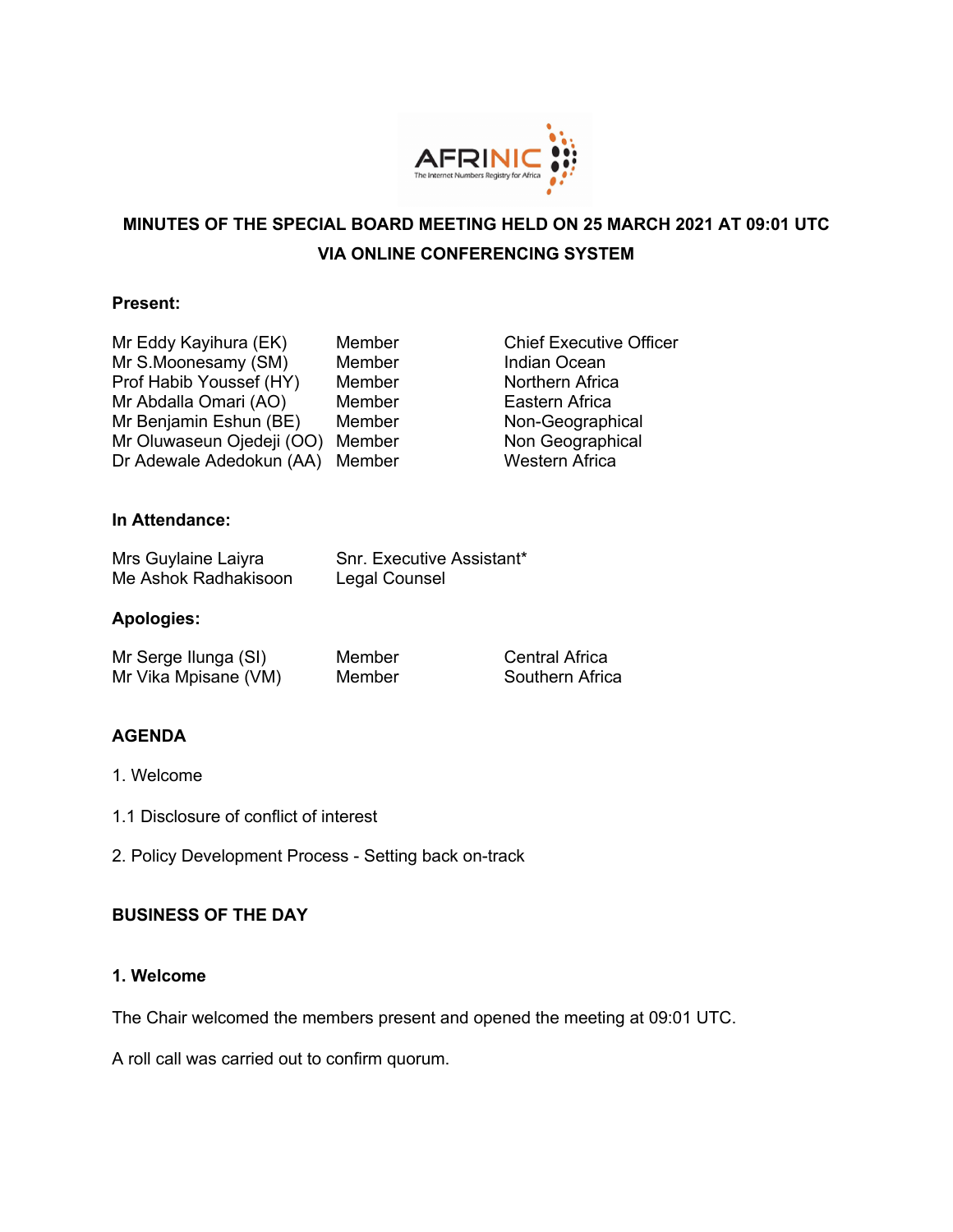# **1.1 Disclosure of Conflict of Interest**

There was no declaration of conflict of interest.

# **2. Policy Development Process - Setting back on-track**

The Board took note of the recommendations of Management with regard to the Policy Development Process, in particular following the recall of both the PDWG's Co-Chairs.

The CEO made a brief on the proposed recommendations as circulated. The Chair opened the floor for discussion.

The Board decided to proceed as follows;

(a) With the upcoming Public Policy Meeting (PPM) on June 2nd 2021, Management advises the current PDWG on the urgent need to select at least 1 or 2 replacing Co-Chairs pursuant to section 3.3 of the CPM in order to enable the PDWG to function anew, hence ensuring stability of the working group. The advice will also include details about selection criteria and options that will be considered in case the PDWG fails to select the Co-Chairs;

(b) For the purposes of the above, the PDWG shall have a strict time frame of two weeks to select its replacing Co-Chairs, failing which the Board of Directors shall have no option but to intervene in accordance with its mandate to ensure the proper functioning of the AFRINIC PDP for the purposes of the holding of its Public Policy Meeting in June 2021;

(c) In the event that the PDWG is unable to select, amongst themselves, 1 or 2 replacing Co-Chair(s) in terms of section 3.3 of the CPM [sub-para (a) & (b) above refers], the Board of Directors shall then defer the process for selecting the replacing Co-Chairs for the timebeing, and instead proceed with the appointment of two Interim Co-Chairs;

(d) With reference to the aforesaid appointment of two Interim Co-Chairs by the Board, the appointments shall be up to the Public Policy Meeting in June 2022 using criteria in point (e) below;

(e) The selection criteria for the appointment and/or selection of the aforesaid "Interim Co-Chairs", shall include but not limited to relevant past experience, integrity, the ability to act impartially and exercise independent judgment when moderating the PDP discussions;

The Management to assist the Working Group in the selection exercise; the PDWG should be informed accordingly on the process for selecting the Co-Chairs and facilitate the call for Expression of Interest.

The Board to appoint, if required, after a public announcement for nominees.